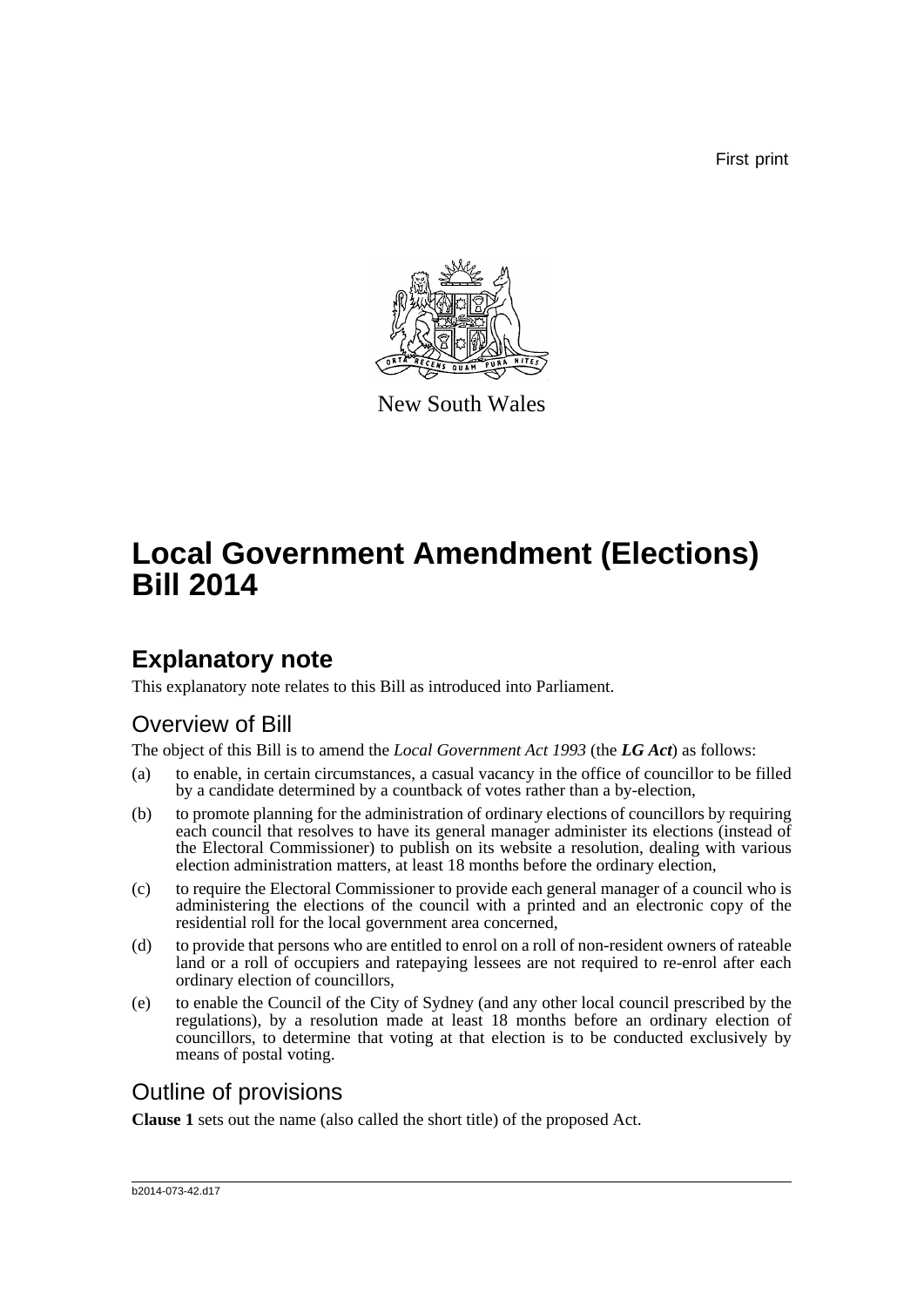**Clause 2** provides for the commencement of the proposed Act on a day or days to be appointed by proclamation.

## **Schedule 1 Amendment of Local Government Act 1993 No 30**

### **Amendment relating to countback elections to fill casual vacancies**

**Schedule 1 [1]** inserts proposed section 291A into the LG Act to give effect to the object set out in paragraph (a) above. The proposed section provides that a casual vacancy in the office of councillor to which the proposed section applies is to be filled by a countback election conducted in accordance with the regulations.

The proposed section applies to a casual vacancy in the office of a councillor if:

- (a) the casual vacancy occurs within 18 months after the date of the last ordinary election of the councillors for the local government area, and
- (b) the council has at its first meeting following that ordinary election of councillors, by resolution, declared that any such casual vacancy is to be filled by a countback of votes cast at the last election for that office.

The proposed section does not apply if the councillor who vacated office was elected:

- (a) in an election using the optional preferential voting system, including the election of a mayor elected by the electors of an area (that is, in single member elections), or
- (b) in an election without a poll being required to be held.

If a countback election fails or the returning officer is otherwise unable to fill the casual vacancy by a countback election, a by-election must be held to fill the casual vacancy.

### **Amendment relating to planning for administration of elections**

**Schedule 1 [2]** inserts proposed section 296AA into the LG Act to give effect to the object set out in paragraph (b) above. The proposed section provides that, at least 18 months before the next ordinary election of councillors for a council, the council must resolve:

- (a) to enter into an arrangement with the Electoral Commissioner, by contract or otherwise, for the Electoral Commissioner to administer elections of the council (as provided by section 296 of the LG Act), or
- (b) that the elections of the council are to be administered by the general manager of the council.

A resolution that the elections of the council are to be administered by the general manager of the council must include the following information:

- (a) whether the general manager intends to administer elections personally or to engage an electoral services provider,
- (b) if the general manager intends to administer elections personally, whether the general manager has identified any persons to be appointed as the returning officer and substitute returning officer for the next ordinary election of councillors and, if so, the names of those persons,
- (c) if the general manager intends to engage an electoral services provider, whether the general manager has identified the electoral services provider and, if so, the name of that provider,
- (d) any other information required by the regulations.

As soon as practicable after making any such resolution, the general manager of the council must publish a copy of the resolution on the council's website. If a council fails to comply with the proposed section, the general manager must publish a notice of that failure on the council's website.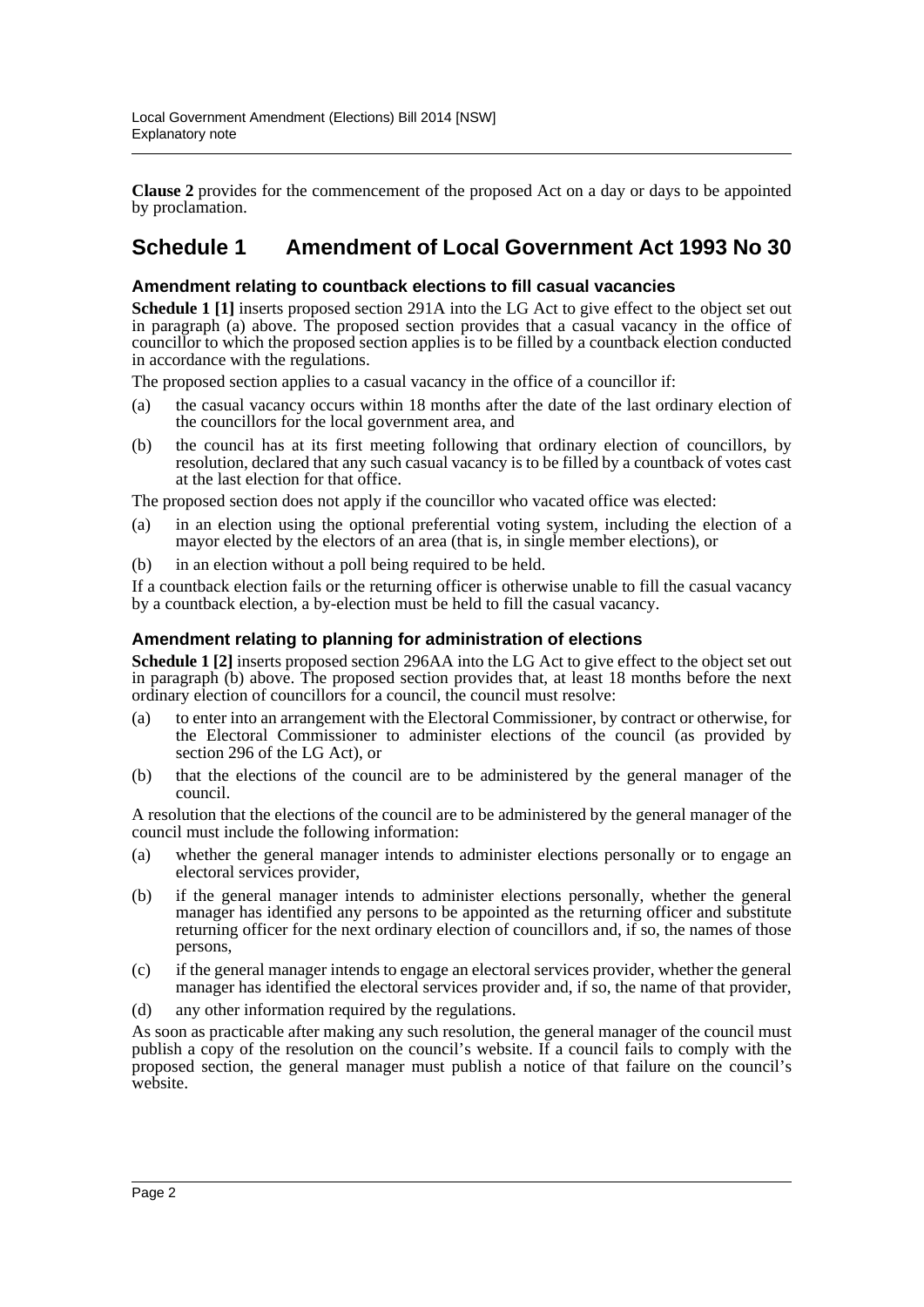### **Amendment relating to provision of residential roll**

**Schedule 1 [3]** inserts proposed section 298 (3)–(8) into the LG Act to give effect to the object set out in paragraph (c) above. The proposed subsections provide that, as soon as practicable after the closing date for the rolls for an election that is to be administered by the general manager of the council concerned, the Electoral Commissioner is to provide the general manager with a printed and an electronic copy of the residential roll for the area and, if the area is divided into wards, a separate printed and electronic copy of the roll for each ward. The electronic copy of the residential roll is to be provided in the format specified by the regulations (if any). The costs of providing these copies of the roll are to be met by the relevant council.

Proposed section 298 (5) makes it an offence for a general manager of a council or any other person to use or disclose any information provided in a residential roll under section 298 of the LG Act other than for the purpose of administering an election under that Act.

Proposed section 298 (6) makes it an offence for any person to use or disclose any such information for a commercial purpose.

The proposed offences carry a maximum penalty of 1,000 penalty units (currently \$110,000).

#### **Amendment relating to provision of roll of non-resident owners of rateable land and roll of occupiers and ratepaying lessees**

**Schedule 1 [4]–[9]** amend sections 299 and 300 of the LG Act to give effect to the object set out in paragraph (d) above.

Currently, under sections 299 (2) and 300 (2) of the LG Act each roll of non-resident owners of rateable land and roll of occupiers and ratepaying lessees lapses after the election for which it is prepared. New rolls are to be prepared for each new election which are to consist only of the names of those non-resident owners of rateable land and those occupiers and ratepaying lessees who have applied for the inclusion of their names for the purposes of the election for which the rolls are being prepared. **Schedule 1 [5] and [8]** remove that requirement.

**Schedule 1 [4], [6], [7] and [9]** make amendments that provide that as soon as is practicable after a roll of non-resident owners of rateable land and a roll of occupiers and ratepaying lessees for an election lapses, the general manager of the council concerned is to prepare new rolls and keep them updated. The new rolls prepared by the general manager are to include the names of the persons who:

- (a) have applied, at any time, for the inclusion of their names in any such roll, and
- (b) on the closing date for the election are, in the opinion of the general manager, qualified for inclusion in the roll.

### **Amendment relating to exclusive postal voting elections**

**Schedule 1 [10]** inserts proposed section 310B into the LG Act to give effect to the object set out in paragraph (e) above. The proposed section applies to the City of Sydney local government area and any other local government area prescribed by the regulations for the purposes of the proposed section.

The proposed section provides that a council may, by a resolution made at least 18 months before the next ordinary election of councillors, determine that voting at that election is to be conducted exclusively by means of postal voting. Voting at an ordinary election of councillors must be conducted by the same means, whether by means of attendance and postal voting or exclusively by means of postal voting, as the previous ordinary election of councillors was conducted unless the council has determined by such a resolution to change the means of conducting the voting.

Voting at a by-election must be conducted by the same means, whether by means of attendance and postal voting or exclusively by means of postal voting, as the previous ordinary election of councillors was conducted unless the council determines by a resolution made not later than 14 days after the casual vacancy occurred to change the means of conducting the voting.

Voting at a constitutional referendum or council poll must be conducted by the same means, whether by means of attendance and postal voting or exclusively by means of postal voting, as the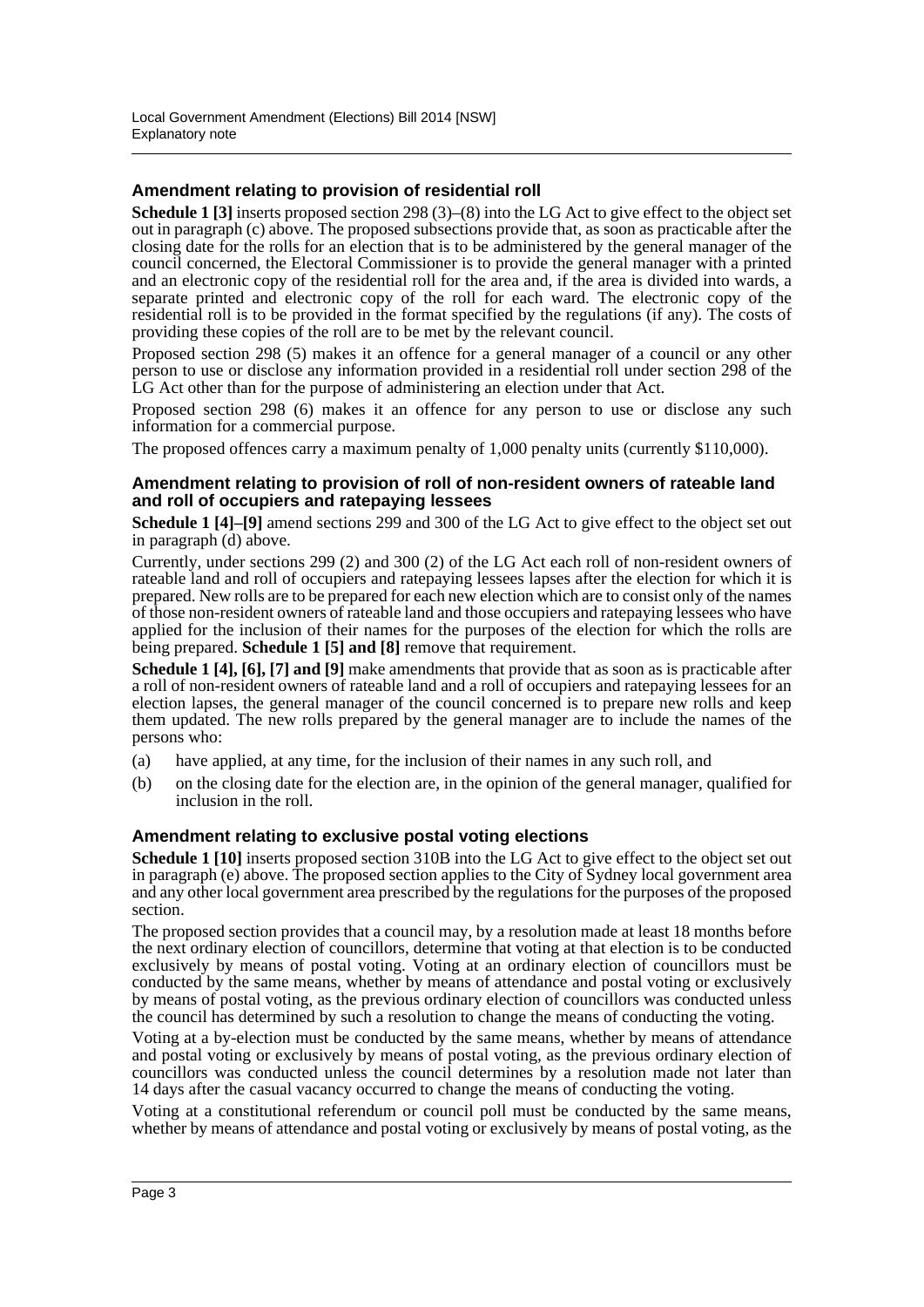previous ordinary election of councillors was conducted unless the council determines by a resolution made at the same meeting that the council determined to hold the referendum or take the poll to change the means of conducting the voting.

An election, constitutional referendum or council poll to be conducted exclusively by means of postal voting is to be conducted in accordance with the regulations.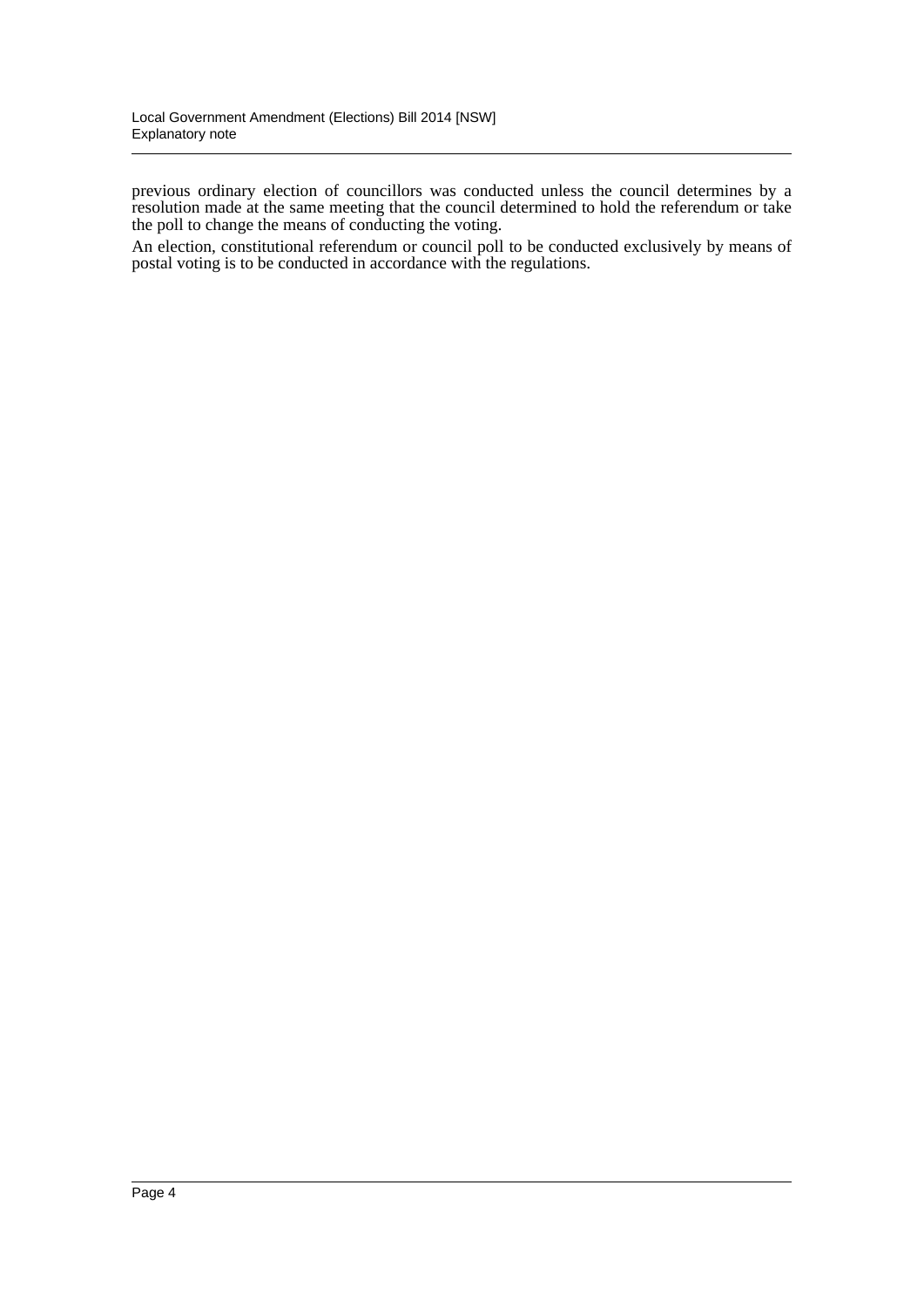First print



New South Wales

# **Local Government Amendment (Elections) Bill 2014**

# **Contents**

|            |                                              | Page |
|------------|----------------------------------------------|------|
|            | Name of Act                                  | ົ    |
| 2          | Commencement                                 | - 2  |
| Schedule 1 | Amendment of Local Government Act 1993 No 30 | વ    |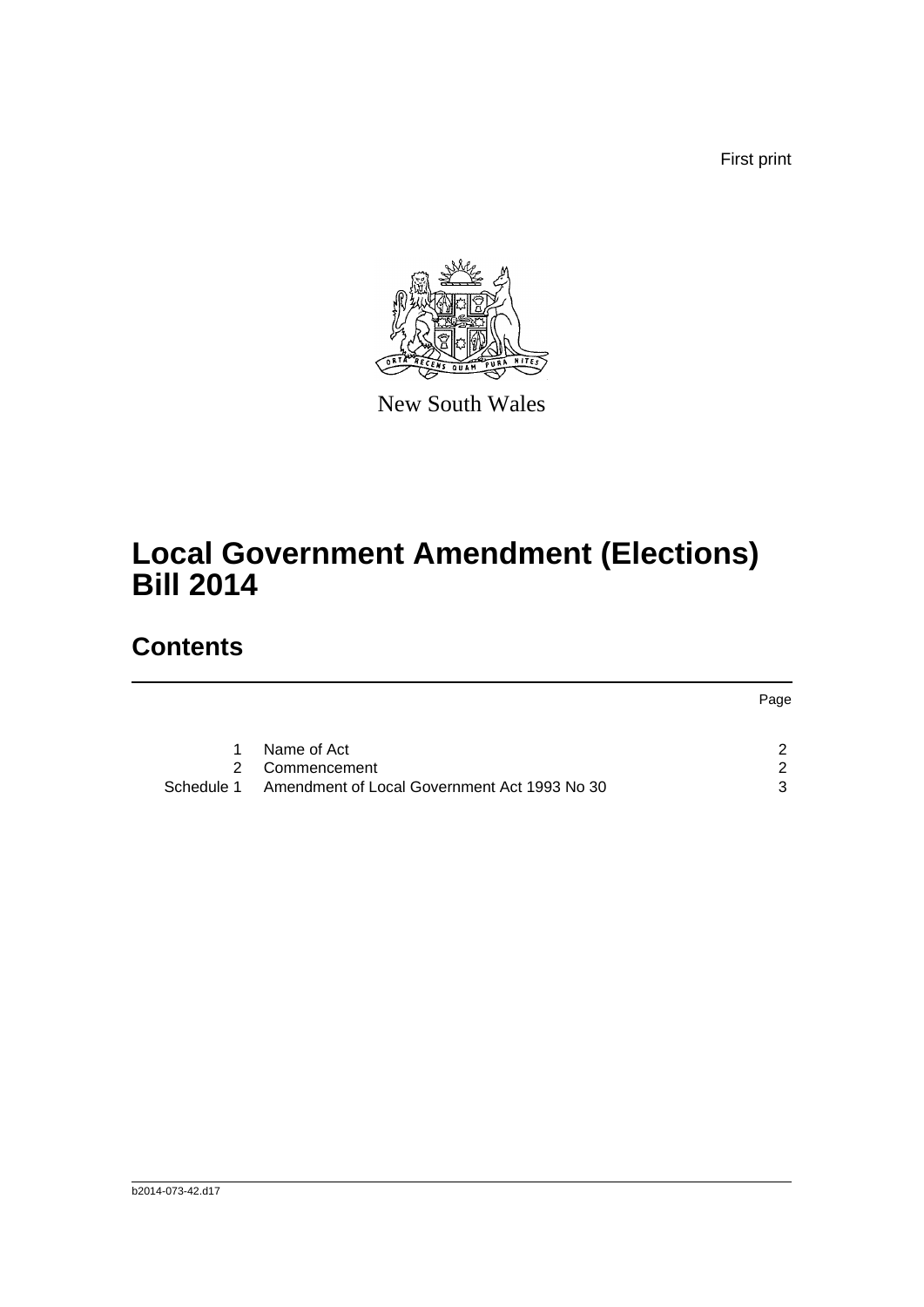

New South Wales

# **Local Government Amendment (Elections) Bill 2014**

No , 2014

### **A Bill for**

An Act to amend the *Local Government Act 1993* to make further provision in relation to elections to civic office; and for related purposes.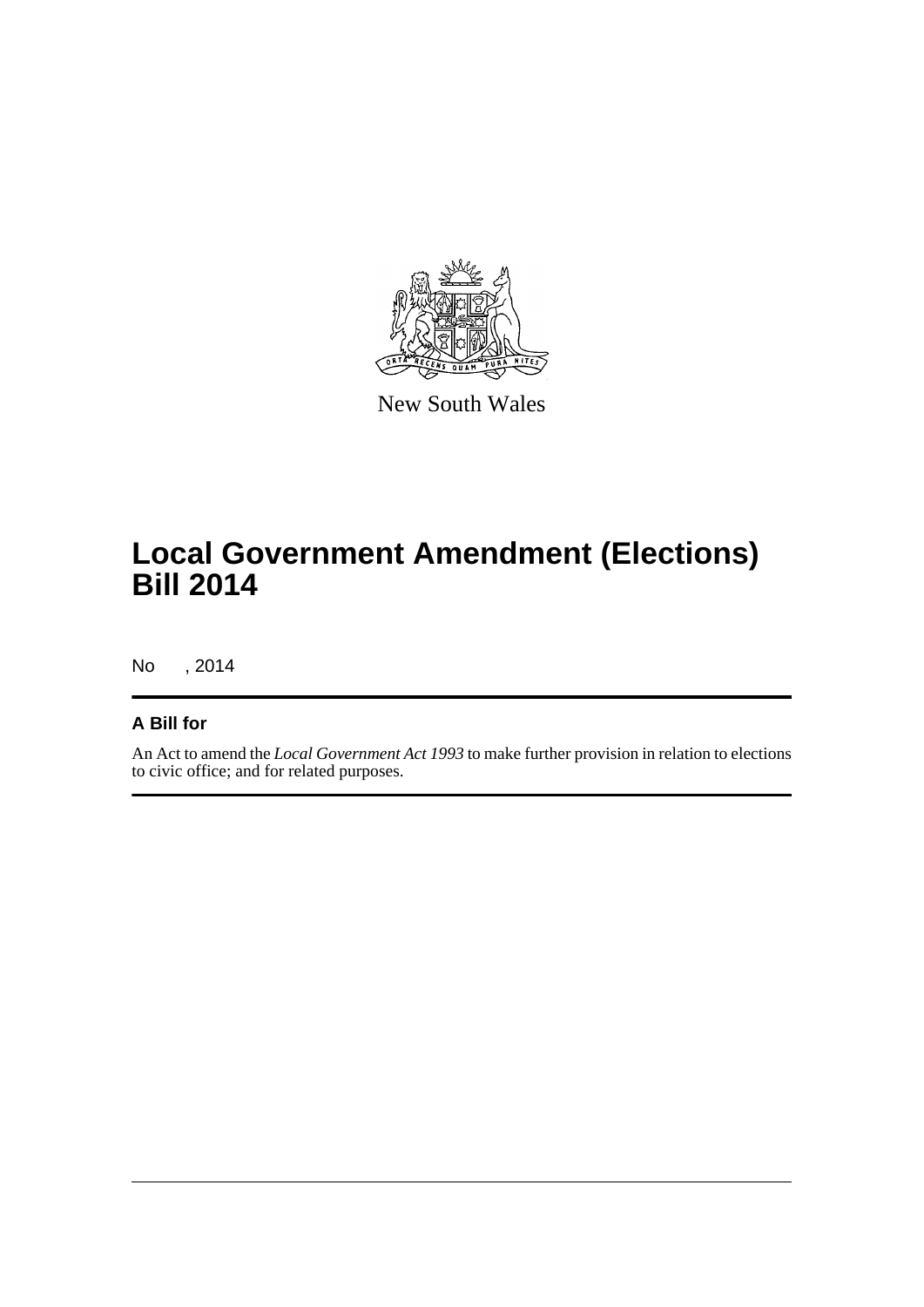<span id="page-6-1"></span><span id="page-6-0"></span>

| The Legislature of New South Wales enacts:                               |               |
|--------------------------------------------------------------------------|---------------|
| Name of Act                                                              | $\mathcal{P}$ |
| This Act is the <i>Local Government Amendment (Elections) Act 2014</i> . | 3             |
| <b>Commencement</b>                                                      |               |
| This Act commences on a day or days to be appointed by proclamation.     | 5             |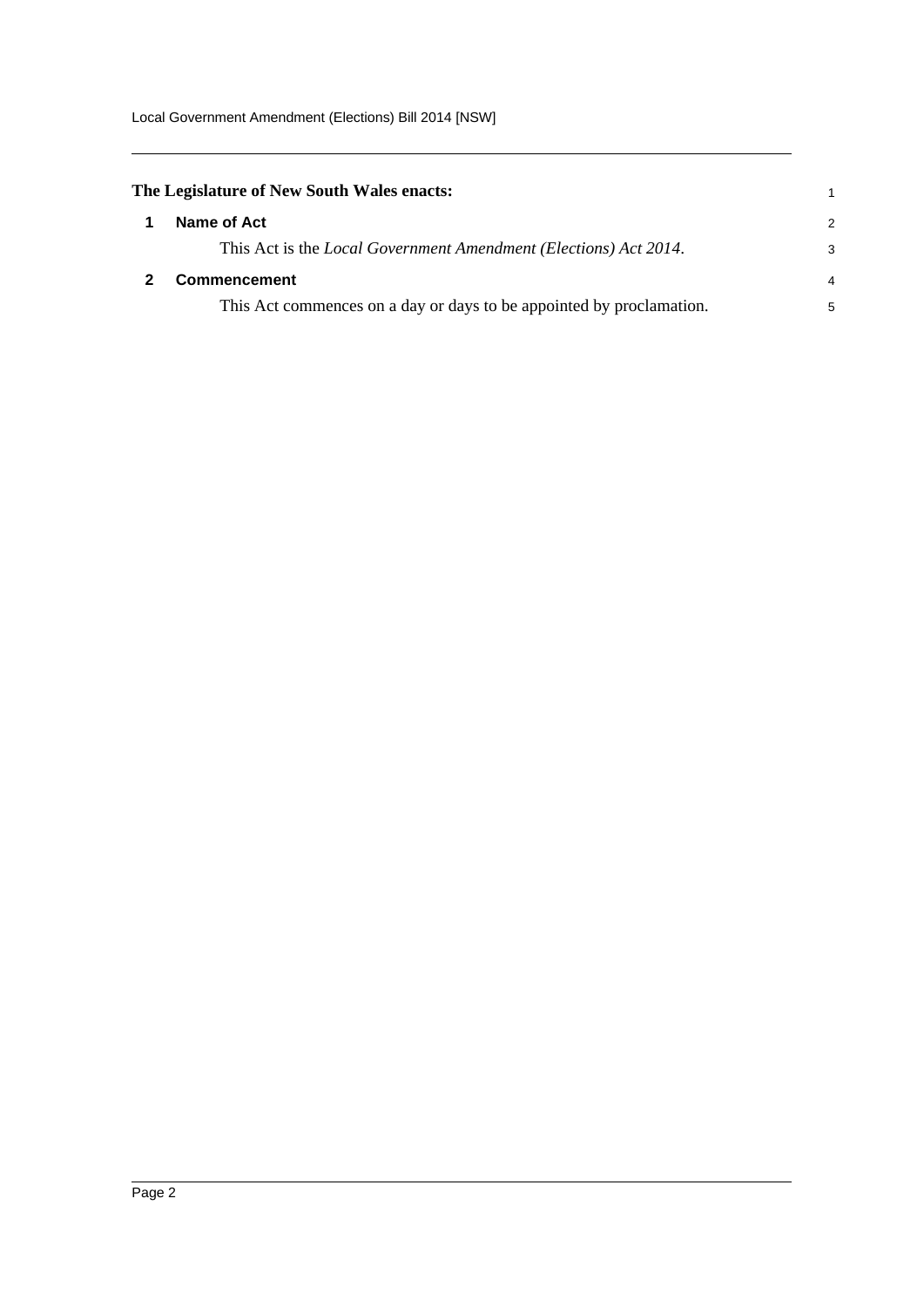<span id="page-7-0"></span>

|     | <b>Schedule 1</b> |                           |                                                                            | <b>Amendment of Local Government Act 1993 No 30</b>                                                                                                                                                                                 | 1                   |  |  |  |
|-----|-------------------|---------------------------|----------------------------------------------------------------------------|-------------------------------------------------------------------------------------------------------------------------------------------------------------------------------------------------------------------------------------|---------------------|--|--|--|
| [1] |                   | <b>Section 291A</b>       |                                                                            |                                                                                                                                                                                                                                     | $\overline{a}$      |  |  |  |
|     |                   | Insert after section 291: |                                                                            |                                                                                                                                                                                                                                     | 3                   |  |  |  |
|     | 291A              |                           | Countback to be held instead of by-election in certain circumstances       |                                                                                                                                                                                                                                     |                     |  |  |  |
|     |                   | (1)                       | This section applies to a casual vacancy in the office of a councillor if: |                                                                                                                                                                                                                                     |                     |  |  |  |
|     |                   |                           | (a)                                                                        | the casual vacancy occurs within 18 months after the date of the last<br>ordinary election of the councillors for the area, and                                                                                                     | 6<br>$\overline{7}$ |  |  |  |
|     |                   |                           | (b)                                                                        | the council has at its first meeting following that ordinary election of<br>councillors, by resolution, declared that any such casual vacancy is to<br>be filled by a countback of votes cast at the last election for that office. | 8<br>9<br>10        |  |  |  |
|     |                   | (2)                       |                                                                            | This section does not apply to a casual vacancy in the office of a councillor if<br>the councillor who vacated office was elected:                                                                                                  | 11<br>12            |  |  |  |
|     |                   |                           | (a)                                                                        | in an election using the optional preferential voting system (including<br>the election of a mayor elected by the electors of an area), or                                                                                          | 13<br>14            |  |  |  |
|     |                   |                           |                                                                            | Note. See section 285 (Voting system for election of councillors).                                                                                                                                                                  | 15                  |  |  |  |
|     |                   |                           | (b)                                                                        | in an election without a poll being required to be held.                                                                                                                                                                            | 16                  |  |  |  |
|     |                   |                           |                                                                            | Note. See section 311 (Uncontested elections).                                                                                                                                                                                      | 17                  |  |  |  |
|     |                   | (3)                       |                                                                            | A casual vacancy to which this section applies is to be filled by a countback<br>election conducted in accordance with the regulations.                                                                                             | 18<br>19            |  |  |  |
|     |                   | (4)                       |                                                                            | A countback election to fill a casual vacancy to which this section applies must<br>be conducted:                                                                                                                                   | 20<br>21            |  |  |  |
|     |                   |                           | (a)                                                                        | by the returning officer who conducted the election at which the person<br>whose departure created the casual vacancy was elected, or                                                                                               | 22<br>23            |  |  |  |
|     |                   |                           | (b)                                                                        | if that is not possible, by the substitute returning officer at that election,<br><sub>or</sub>                                                                                                                                     | 24<br>25            |  |  |  |
|     |                   |                           | (c)                                                                        | if that is not possible, by a returning officer appointed in accordance<br>with this Act.                                                                                                                                           | 26<br>27            |  |  |  |
|     |                   | (5)                       |                                                                            | If a countback election fails or the returning officer is otherwise unable to fill<br>the casual vacancy by a countback election:                                                                                                   | 28<br>29            |  |  |  |
|     |                   |                           | (a)                                                                        | the returning officer must notify the general manager of the council<br>concerned, and                                                                                                                                              | 30<br>31            |  |  |  |
|     |                   |                           |                                                                            | (b) a by-election in accordance with this Part must be held to fill the casual<br>vacancy.                                                                                                                                          | 32<br>33            |  |  |  |
| [2] |                   | <b>Section 296AA</b>      |                                                                            |                                                                                                                                                                                                                                     | 34                  |  |  |  |
|     |                   |                           | Insert before section 296:                                                 | 35                                                                                                                                                                                                                                  |                     |  |  |  |
|     | <b>296AA</b>      |                           |                                                                            | Councils to plan for administration of elections                                                                                                                                                                                    | 36                  |  |  |  |
|     |                   | (1)                       |                                                                            | At least 18 months before the next ordinary election of councillors for a<br>council, the council must resolve:                                                                                                                     | 37<br>38            |  |  |  |
|     |                   |                           | (a)                                                                        | to enter into an arrangement with the Electoral Commissioner, by<br>contract or otherwise, for the Electoral Commissioner to administer<br>elections of the council (as provided by section 296), or                                | 39<br>40<br>41      |  |  |  |
|     |                   |                           | (b)                                                                        | that the elections of the council are to be administered by the general<br>manager of the council.                                                                                                                                  | 42<br>43            |  |  |  |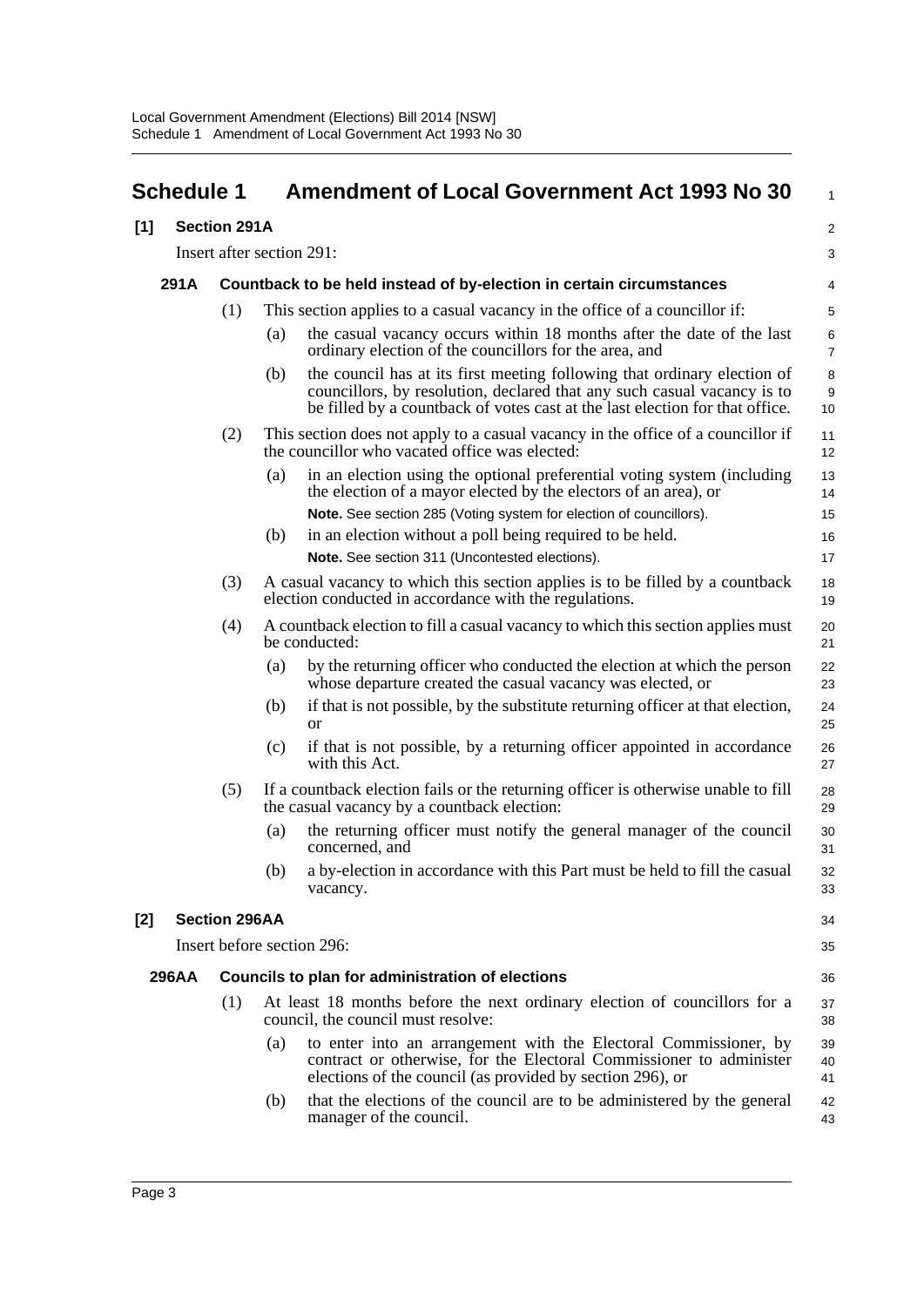- (2) A resolution referred to in subsection (1) (b) must include the following information:
	- (a) whether the general manager intends to administer elections personally or to engage an electoral services provider,
	- (b) if the general manager intends to administer elections personally, whether the general manager has identified any persons to be appointed as the returning officer and substitute returning officer for the next ordinary election of councillors and, if so, the names of those persons,
	- (c) if the general manager intends to engage an electoral services provider, whether the general manager has identified an electoral services provider to be engaged for the next ordinary election of councillors and, if so, the name of that provider,
	- (d) any other information required by the regulations.
- (3) As soon as practicable after the making of a resolution referred to in subsection (1) (b), the general manager of the council must publish a copy of the resolution on the council's website.
- (4) If a council fails to comply with subsection (1), the general manager of the council must publish a notice of that failure on the council's website.

#### **[3] Section 298 Residential roll**

Insert after section 298 (2):

- (3) As soon as practicable after the closing date for an election that is to be administered by the general manager of the council concerned, the Electoral Commissioner is to provide the general manager with a printed and an electronic copy of the residential roll for the area and, if the area is divided into wards, a separate printed and electronic copy of the roll for each ward. 21 22 23 24 25
- (4) The electronic copy of the residential roll is to be provided in the format specified by the regulations (if any). 26 27
- (5) A general manager of a council or any other person must not use or disclose any information provided in a residential roll under this section other than for the purpose of administering an election under this Act. 28 29 30
- (6) A person must not use or disclose any such information for a commercial purpose. 31 32
- (7) Without limiting subsection (6), information is used for a commercial purpose if it is sold or offered for sale.
- (8) The costs of the Electoral Commissioner with respect to the carrying out of any function under subsection (3) are to be met by the council concerned and are recoverable from the council as a debt. Maximum penalty (subsections  $(5)$  and  $(6)$ ): 1,000 penalty units. 35 36 37 38

#### **[4] Section 299 Non-residential roll**

Omit section 299 (1). Insert instead:

(1A) As soon as is practicable after a roll of non-resident owners of rateable land for an election lapses under this section, the general manager is to prepare a new roll of non-resident owners of rateable land within the area for the next election and keep it updated. 41 42 43 44

19 20

33 34

39  $40$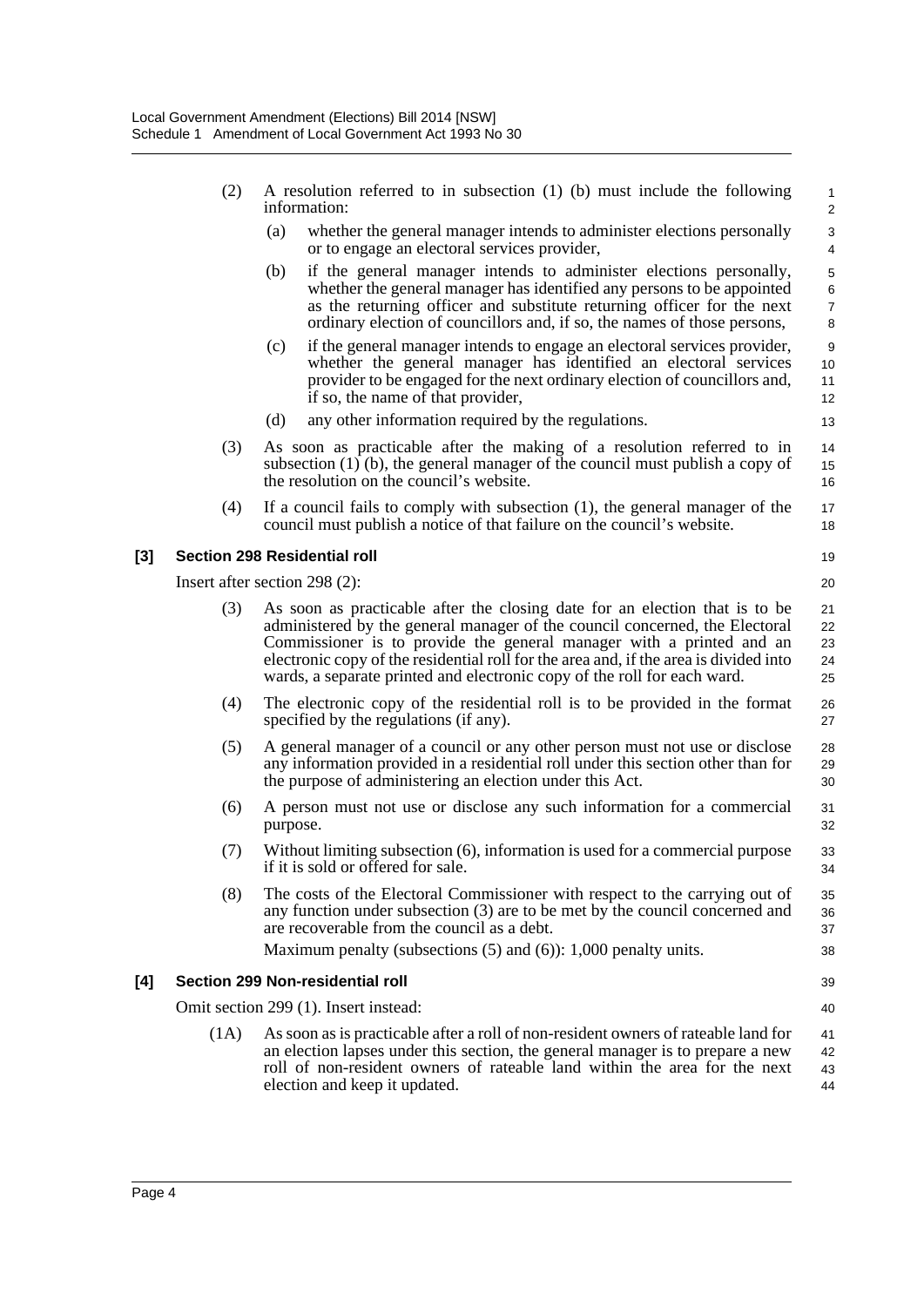|        | (1)                                                                                                                                                                                                               |                                                                                                                                                                                                              | Not later than the closing date for an election, the general manager is to finalise<br>that roll of non-resident owners of rateable land for confirmation as the roll of<br>non-resident owners of rateable land within the area for that election.                                  | 1<br>$\overline{\mathbf{c}}$<br>3 |  |  |
|--------|-------------------------------------------------------------------------------------------------------------------------------------------------------------------------------------------------------------------|--------------------------------------------------------------------------------------------------------------------------------------------------------------------------------------------------------------|--------------------------------------------------------------------------------------------------------------------------------------------------------------------------------------------------------------------------------------------------------------------------------------|-----------------------------------|--|--|
| [5]    | <b>Section 299 (2)</b>                                                                                                                                                                                            |                                                                                                                                                                                                              |                                                                                                                                                                                                                                                                                      | 4                                 |  |  |
|        | Omit ", and it consists only of the names of those non-resident owners of rateable land who<br>have applied for the inclusion of their names for the purposes of the election for which it is<br>being prepared". |                                                                                                                                                                                                              |                                                                                                                                                                                                                                                                                      |                                   |  |  |
| [6]    | <b>Section 299 (2A)</b>                                                                                                                                                                                           |                                                                                                                                                                                                              |                                                                                                                                                                                                                                                                                      | 8                                 |  |  |
|        | Insert after section 299 (2):                                                                                                                                                                                     |                                                                                                                                                                                                              |                                                                                                                                                                                                                                                                                      | 9                                 |  |  |
|        | (2A)                                                                                                                                                                                                              |                                                                                                                                                                                                              | The roll of non-resident owners of rateable land prepared by the general<br>manager is to include the names of the persons who:                                                                                                                                                      | 10<br>11                          |  |  |
|        |                                                                                                                                                                                                                   | (a)                                                                                                                                                                                                          | have applied, at any time, for the inclusion of their names in any such<br>roll, and                                                                                                                                                                                                 | 12<br>13                          |  |  |
|        |                                                                                                                                                                                                                   | (b)                                                                                                                                                                                                          | on the closing date are, in the opinion of the general manager, qualified<br>for inclusion in that roll.                                                                                                                                                                             | 14<br>15                          |  |  |
| [7]    |                                                                                                                                                                                                                   |                                                                                                                                                                                                              | Section 300 Roll of occupiers and ratepaying lessees                                                                                                                                                                                                                                 | 16                                |  |  |
|        |                                                                                                                                                                                                                   |                                                                                                                                                                                                              | Omit section 300 (1). Insert instead:                                                                                                                                                                                                                                                | 17                                |  |  |
|        | (1A)                                                                                                                                                                                                              |                                                                                                                                                                                                              | As soon as is practicable after a roll of occupiers and ratepaying lessees for an<br>election lapses under this section, the general manager is to prepare a new roll<br>of occupiers and ratepaying lessees (of land within the area) for the next<br>election and keep it updated. | 18<br>19<br>20<br>21              |  |  |
|        | (1)                                                                                                                                                                                                               |                                                                                                                                                                                                              | Not later than the closing date for an election, the general manager is to finalise<br>that roll of occupiers and ratepaying lessees for confirmation as the roll of<br>occupiers and ratepaying lessees (of land within the area) for the election.                                 | 22<br>23<br>24                    |  |  |
| [8]    | <b>Section 300 (2)</b>                                                                                                                                                                                            |                                                                                                                                                                                                              |                                                                                                                                                                                                                                                                                      | 25                                |  |  |
|        |                                                                                                                                                                                                                   | Omit ", and it consists only of the names of those occupiers and ratepaying lessees who<br>have applied for the inclusion of their names for the purpose of the election for which it is<br>being prepared". |                                                                                                                                                                                                                                                                                      |                                   |  |  |
| [9]    | <b>Section 300 (2A)</b>                                                                                                                                                                                           |                                                                                                                                                                                                              |                                                                                                                                                                                                                                                                                      | 29                                |  |  |
|        |                                                                                                                                                                                                                   | Insert after section $300(2)$ :                                                                                                                                                                              |                                                                                                                                                                                                                                                                                      |                                   |  |  |
|        | (2A)                                                                                                                                                                                                              |                                                                                                                                                                                                              | The roll of occupiers and ratepaying lessees prepared by the general manager<br>is to include the names of the persons who:                                                                                                                                                          | 31<br>32                          |  |  |
|        |                                                                                                                                                                                                                   | (a)                                                                                                                                                                                                          | have applied, at any time, for the inclusion of their names in any such<br>roll, and                                                                                                                                                                                                 | 33<br>34                          |  |  |
|        |                                                                                                                                                                                                                   | (b)                                                                                                                                                                                                          | on the closing date are, in the opinion of the general manager, qualified<br>for inclusion in that roll.                                                                                                                                                                             | 35<br>36                          |  |  |
| $[10]$ | <b>Section 310B</b>                                                                                                                                                                                               |                                                                                                                                                                                                              |                                                                                                                                                                                                                                                                                      | 37                                |  |  |
|        | Insert after section 310A:                                                                                                                                                                                        |                                                                                                                                                                                                              |                                                                                                                                                                                                                                                                                      |                                   |  |  |
|        | 310B                                                                                                                                                                                                              |                                                                                                                                                                                                              | Elections may be conducted exclusively by postal voting                                                                                                                                                                                                                              | 39                                |  |  |
|        | (1)                                                                                                                                                                                                               |                                                                                                                                                                                                              | This section applies to:                                                                                                                                                                                                                                                             | 40                                |  |  |
|        |                                                                                                                                                                                                                   | (a)                                                                                                                                                                                                          | the City of Sydney local government area, and                                                                                                                                                                                                                                        | 41                                |  |  |